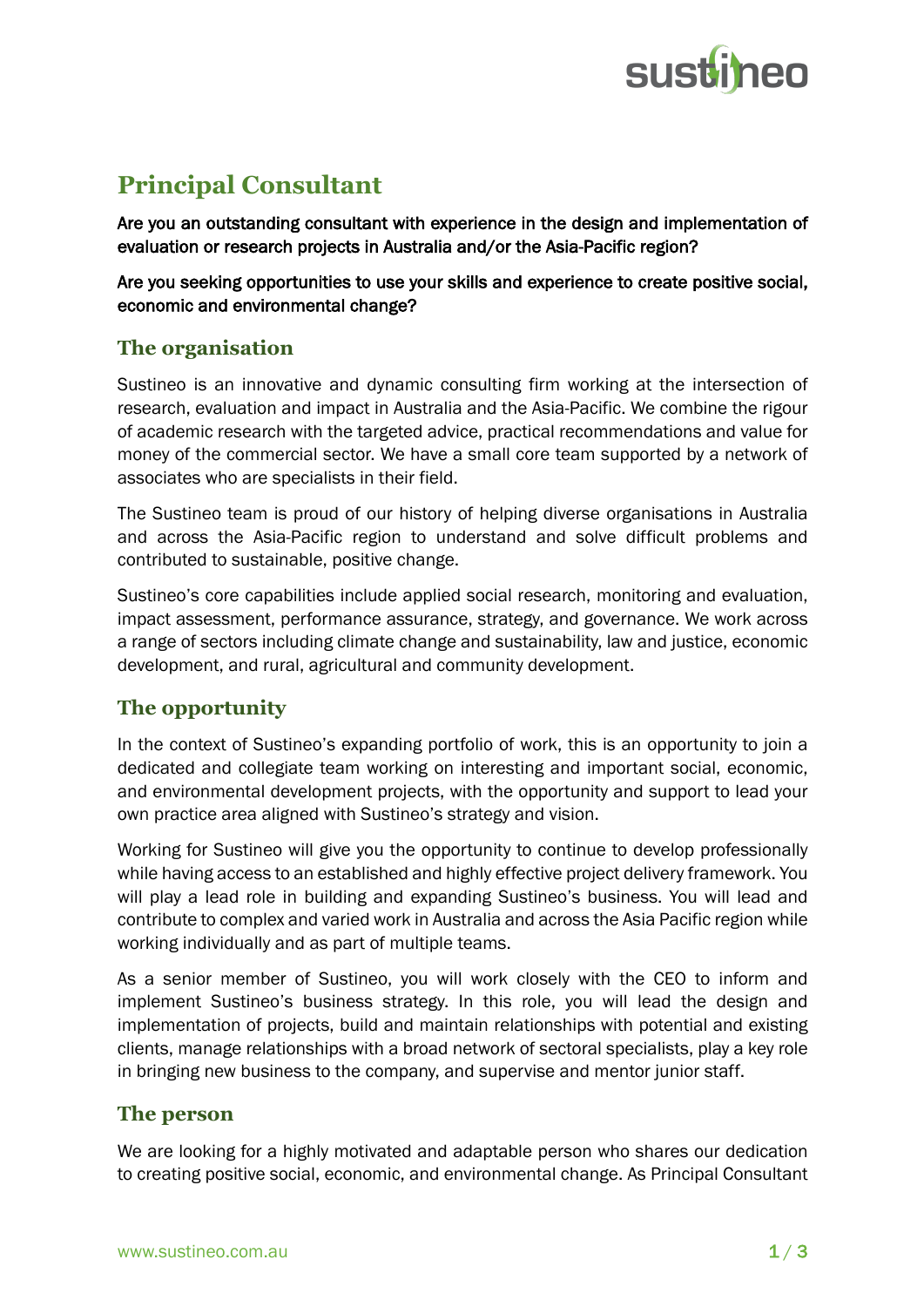

you will be recognised for your specialist capabilities in evaluation or research, subject matter expertise, and ability to work with committed executives and professionals on high profile and complex issues in Australia and overseas. You will have a demonstrated ability to deliver high-quality projects in the consulting space and manage consulting teams. You will have a strong network in Australia and/or internationally, and the proven ability to both identify and win work.

#### **The role**

The Principal Consultant role will involve responsibilities across the organisation. These will include:

- Project Delivery oversee and lead the delivery of evaluation and/or research projects including methodology development and delivery, management of budgets and timeframes, quality assurance, and client management.
- Business Opportunities lead and drive the identification and securing of new business opportunities and project work, and support the consolidation of our current clients and markets.
- Consulting Capacity supervise, mentor, and support the development of team members at all levels, aligned with Sustineo's core offerings.
- Effective Operations ensure the efficient and effective operation of the company, including systems and processes for quality assurance and management of research projects.
- Sustineo Profile help to build broader awareness of Sustineo's brand and develop our reputation as a company that deliver high-quality work.
- TBD as shaped by you and by your strengths to help support, develop and grow the organisation.

The position could be part- or full-time, as negotiated with the successful applicant.

## **The attributes**

The varied strengths of Sustineo's team members combine to ensure we deliver a product that is more than the sum of our individual parts. The successful applicant will bring their own unique range of skills and attributes to our work. The following are some of the basic (not exhaustive) attributes and skills we value:

- Demonstrated expertise in evaluation, including: project and program evaluation design, methodology, conduct, and analysis; and development of M&E processes.
- Demonstrated expertise in delivering complex social research projects using qualitative, quantitative, and/or mixed data collection methods.
- Demonstrated expertise in managing project teams as well as supervising and mentoring junior staff.
- Subject matter expertise within or complementary to Sustineo's key work areas.
- Demonstrated excellence in written and verbal communication, and highly developed interpersonal skills.